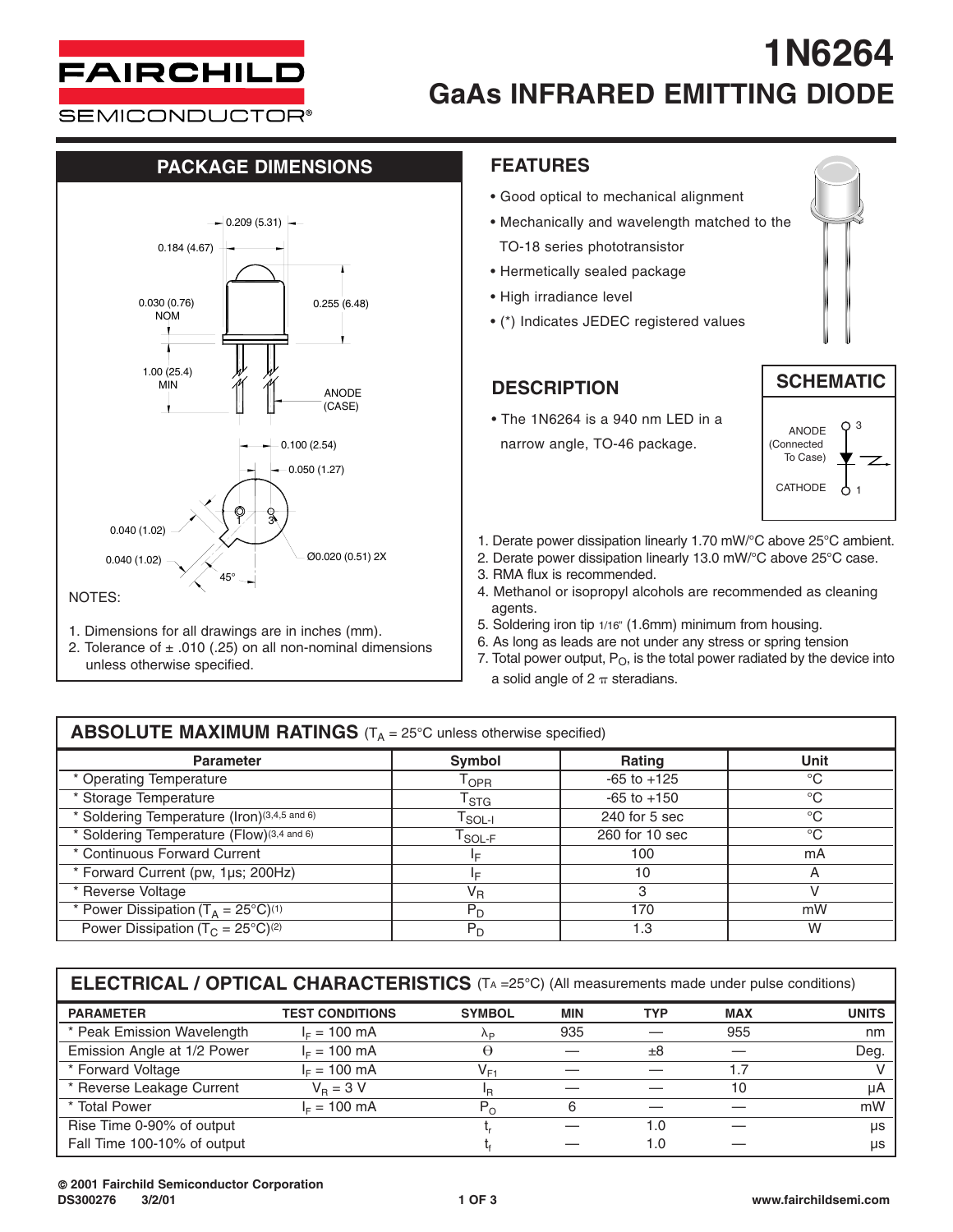# **1N6264 GaAs INFRARED EMITTING DIODE**

**SEMICONDUCTOR®** 

**FAIRCHILD** 



40 30 20 10 0 10 20 30 40 50 0 - ANGULAR DISPLACEMENT FROM OPTICAL AXIS - DEGREES

**Fig. 5 Typical Radiation Pattern**

50 50

20